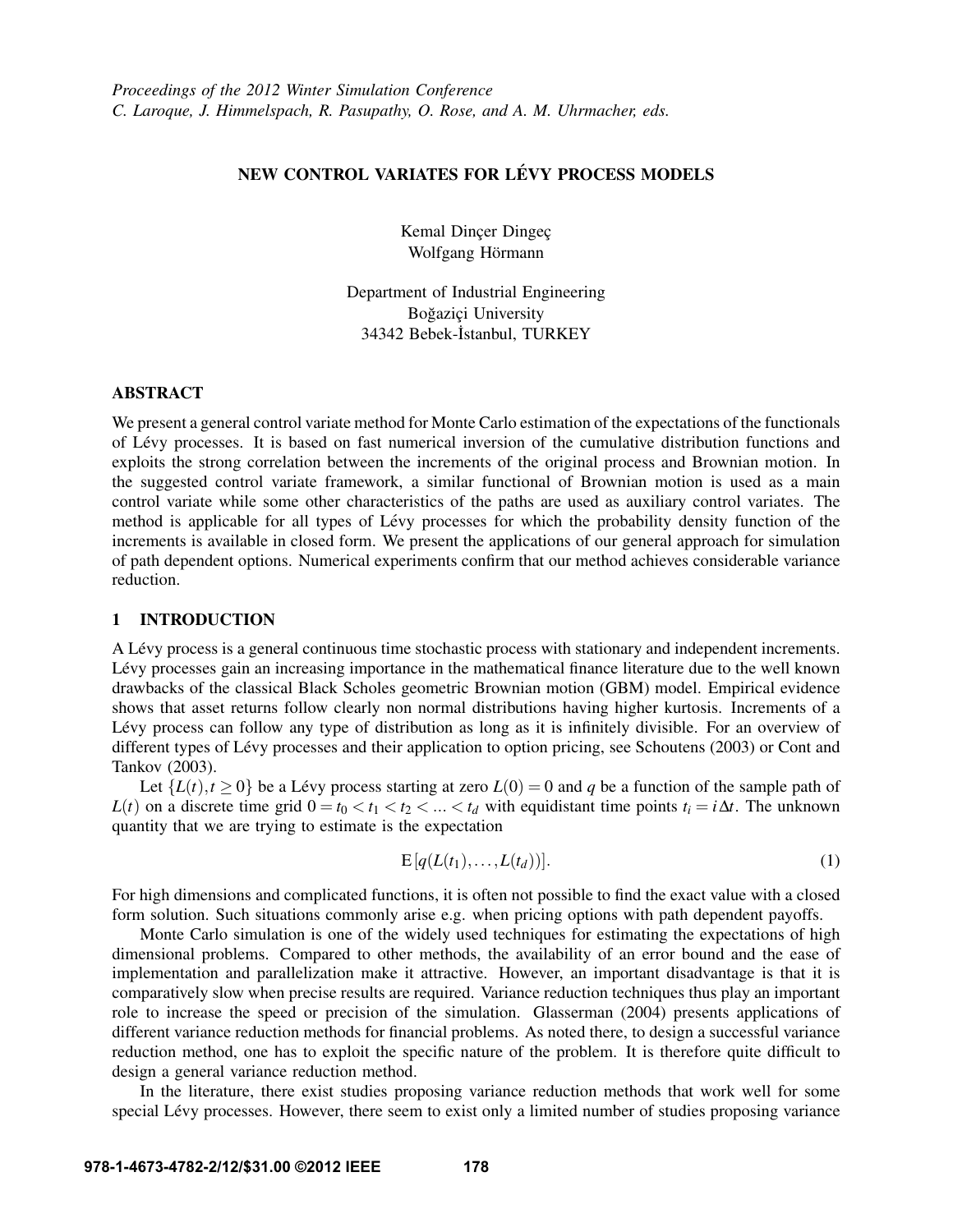reduction methods, which are generally applicable to Lévy processes and different problem types. Dingec and Hörmann (2012) developed a general control variate  $(CV)$  method for option pricing under Lévy processes. It is based on the idea of using the CV of the corresponding GBM option and reaches strong correlation by using common random numbers for the path simulation. In this paper, we extend the idea introduced by Dingeç and Hörmann  $(2012)$  to a larger class of problems and suggest to use some path characteristics as additional CVs together with a main CV. This results often in higher variance reduction due to the use of multiple CVs. We present the application of the new CV framework to path dependent options, which are contingent on the average and the maximum stock prices.

In Section 2, we formulate and explain the basic principles of the general CV framework. Section 3 presents our general CV candidates with their expectation formulas. We consider the application to path dependent options in Section 4, whereas Section 5 contains our conclusions.

## 2 GENERAL CV FRAMEWORK

When using multiple CVs the simulation output takes the form

$$
Y = q(L) - c^T(V - E[V]),
$$

where  $V = (V_1, \ldots, V_m)^T$  and  $c = (c_1, \ldots, c_m)^T$  are the CV vector and the CV coefficient vector, respectively and *m* denotes the number of CVs used.

The optimal CV coefficients  $c^*$ , minimizing the variance of  $Y$  are the coefficients of the classical linear regression model with response variable  $q(L)$  and covariates *V*. These least square estimates can be obtained by using a pilot run with a smaller sample size or by using the full sample of the simulation. The former approach leads to an unbiased estimate whereas the latter has a bias of order  $O(1/n)$  with respect to the sample size *n*, which is negligible unless *n* is small. When the optimal coefficient  $c^*$  is used, the variance reduction factor of the control variate method with respect to the naive simulation is  $VRF = 1/(1 - R^2)$ , a function sharply increasing with respect to the  $R^2$  value of the regression model.

Let  $\{W(t), t \geq 0\}$  be a Brownian motion (BM) with parameters  $\mu$  and  $\sigma > 0$ ,

$$
W(t) = \mu t + \sigma B(t),
$$

where  $B(t)$  is a standard Brownian motion. Assume that increments of  $\{W(t), t \ge 0\}$  are correlated with that of the original Lévy process  $\{L(t), t \ge 0\}$  with a comonotonic copula. Also, assume that there exist a functional  $\zeta$  of *W*, which is equal or similar to *q* and there exist a solution for  $E[\zeta(W)]$ . The idea is to use  $\zeta(W)$  as main CV for  $q(L)$ . The comonotonicity between the increments and the similarity between  $\zeta()$ and *q*() should imply high correlation and thus lead to large variance reduction. One technical difficulty is the simulation of the comonotonic copula. It requires inversion of the cumulative distribution functions (CDFs) of the increments of both processes for a common uniform random number. However, for the Levy ´ processes considered in the literature, at most the probability density function (PDF) of the increments is available in closed form while the CDF and the inverse CDF are not tractable. So, to use inversion we need the fast numerical inversion algorithm, see Derflinger et al. (2010), that requires as input only the PDF of the distribution.

When  $\zeta(W)$  is used as single CV, the remaining variance is due to the difference between the two functions,  $\zeta$ () and *q*(), and the two processes *L* and *W*. In practice, these functions are contingent on some characteristics of the paths such as average, maximum and terminal value. By using those characteristics as additional CVs we can further reduce the variance as they carry some information about the difference between  $\zeta$ () and  $q$ (). The only requirement is the availability of their expectations. Moreover, in some cases, it is possible to obtain significant variance reduction by using only those characteristics as CVs without using  $\zeta(W)$ . Let  $\gamma(W,L)$  be a function of the paths of W and L that evaluates the set of path characteristics. We call these additional CVs 'general CVs' since they are applicable to any  $q()$ , whereas  $\zeta(W)$  is called 'special CV' as it is designed considering the special properties of  $q()$ .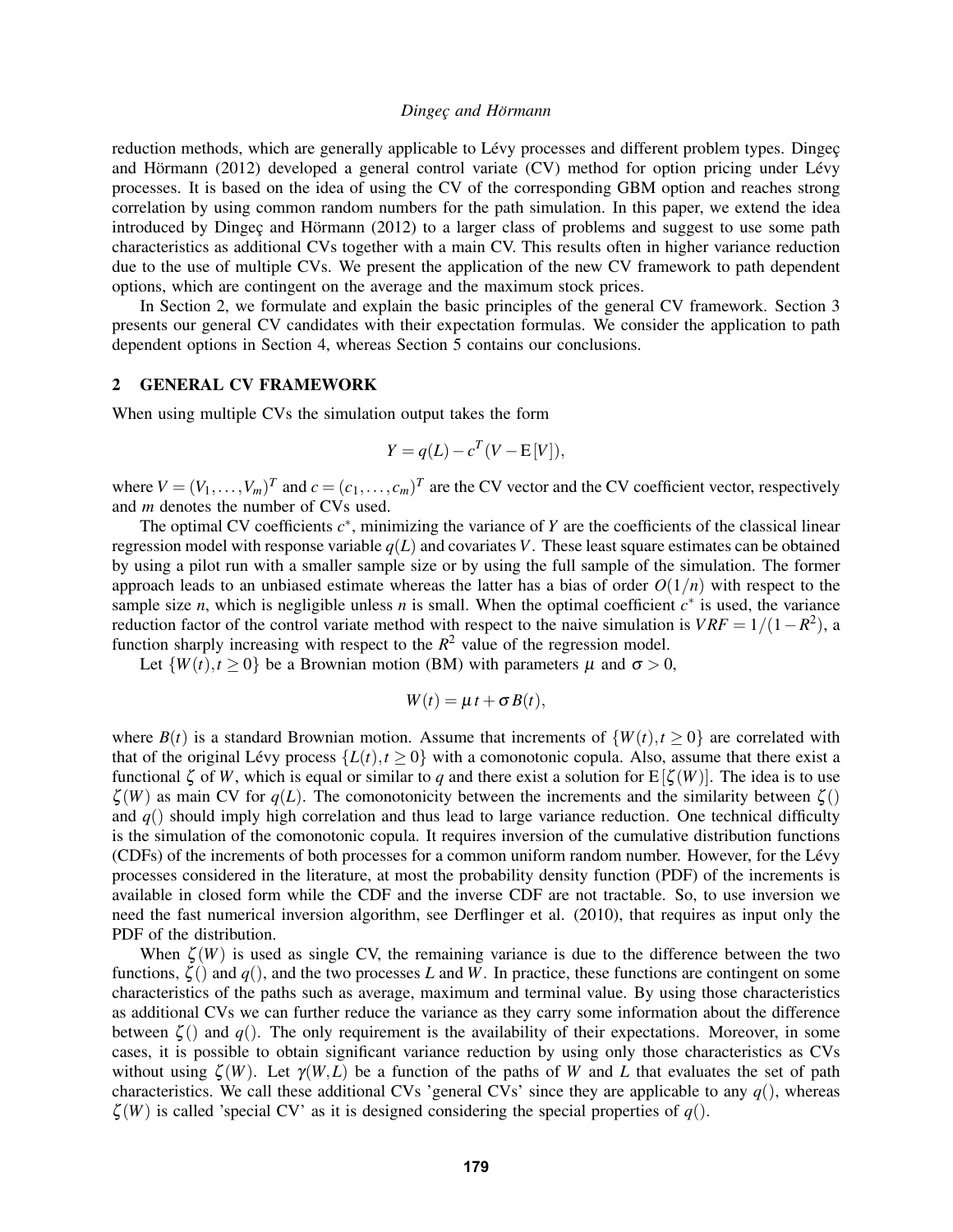Algorithm 1 presents the general CV method. In the algorithm, the CV coefficient vector is denoted  $c = (c_1, c_2)$  where  $c_1$  denotes the single coefficient of  $\zeta(W)$  and  $c_2$  the vector of coefficients necessary for  $\gamma(W, L)$ . The increments of *W* are generated by inversion of the standard normal CDF  $\Phi$ ():

$$
F_{BM}^{-1}(U) = \mu \Delta t + \sigma \sqrt{\Delta t} \Phi^{-1}(U). \tag{2}
$$

Here  $\mu$  and  $\sigma$  are the unspecified parameters of the BM model. Our choice is to select them as  $\mu = E[L(1)]$ and  $\sigma = \sqrt{\text{Var}(L(1))}$ . This selection leads to close to maximal correlation in our experiments.

Algorithm 1 The General CV Method

Require: Sample size *n*, simulation output function *q*, time interval ∆*t*, number of time points *d*, quantile function of the Lévy process increments  $F_L^{-1}$ , special CV function ζ, general CV function γ, parameters of BM  $\{\mu, \sigma\}$ , CV coefficients *c*.

**Ensure:** An estimate of E[ $q(L)$ ] and its 1 –  $\alpha$  confidence interval.

1: **for**  $i = 1$  to *n* **do** 

- 2: Generate independent uniform variates  $U_j \sim U(0,1)$ ,  $j = 1,...,d$ .
- 3: Set  $X_j \leftarrow F_L^{-1}(U_j)$  and  $Z_j \leftarrow F_{BM}^{-1}(U_j)$ ,  $j = 1, ..., d$ , see (2).
- 4: Set *L*(*t*<sub>*j*</sub>) ← *L*(*t*<sub>*j*−1</sub>) + *X<sub><i>j*</sub> and *W*(*t*<sub>*j*</sub>) ← *W*(*t*<sub>*j*−1</sub>) + *Z<sub><i>j*</sub>, *j* = 1,...,*d*.
- 5: Set *Y*<sub>*i*</sub> ← *q*(*L*) − *c*<sub>1</sub> (ζ(*W*) − E[ζ(*W*)]) −  $c_2^T$ (γ(*W*,*L*) − E[γ(*W*,*L*)]).

```
6: end for
```
- 7: Compute the sample mean  $\bar{Y}$  and the sample standard deviation *s* of  $Y_i$ 's.
- 8: **return**  $\bar{Y}$  and the error bound  $\Phi^{-1}(1 \alpha/2)$   $s/\sqrt{n}$ , where  $\Phi^{-1}$  denotes the quantile of the standard normal distribution.

# 3 POSSIBLE CONTROL VARIATES

In Algorithm 1, the user has to provide the CV functions  $\zeta$  () and  $\gamma$  (). The selection of  $\zeta$  () of course depends on the problem type, as it is tailored to  $q()$ . However, the general CVs can be freely chosen from a large *pool* or *basket* of CV candidates. For the selection of the successful CVs from that basket, we can try to use our theoretical knowledge on the problem and guess which CV will be successful. In this paper, we propose an alternative approach, which is more automatic and universally applicable to all problems. We make a stepwise backward regression to detect the useful CVs in a pilot simulation run. First we start with a full regression model where all possible CVs in the basket are used. The CV with the smallest absolute *t* statistic is removed from the model if its value is smaller than 5. After removal, the *t* statistics of the other CVs are recomputed for the new regression model. These two steps are repeated till all absolute *t* values are above 5. The CV candidates, which remain in the regression model, are used for the main simulation. Instead of using only the significant CVs, one can prefer to use all CVs in the basket. However, simulation or evaluation of the expectation of some CVs can be computationally quite expensive. Therefore it is sensible to use backward regression to automatically eliminate the CVs that are not useful.

A single regression with *k* covariates requires  $O(n_p k^2)$  operations, where  $n_p$  denotes the sample size of the pilot simulation. In the worst case, when all CVs in the basket are useless, the complexity of the backward regression becomes  $O(n_p k^3)$ . As we select  $n_p$  typically much smaller than *n* the regression round of the algorithm will not cause a substantial increase in the computational time unless *k* is larger.

Table 1 shows our basket of general CVs that contains the path characteristics of which the expectation is available in closed form. This list is not exhaustive and depends on our knowledge of the closed form solutions of the expectations. One can enlarge this basket by adding new CVs with new expectation formulas. We decided not to include CVs that require numerical methods to evaluate their expectations. The details of the expectation formulas of the CVs are given in Section 3.1. Some CVs have simpler expectation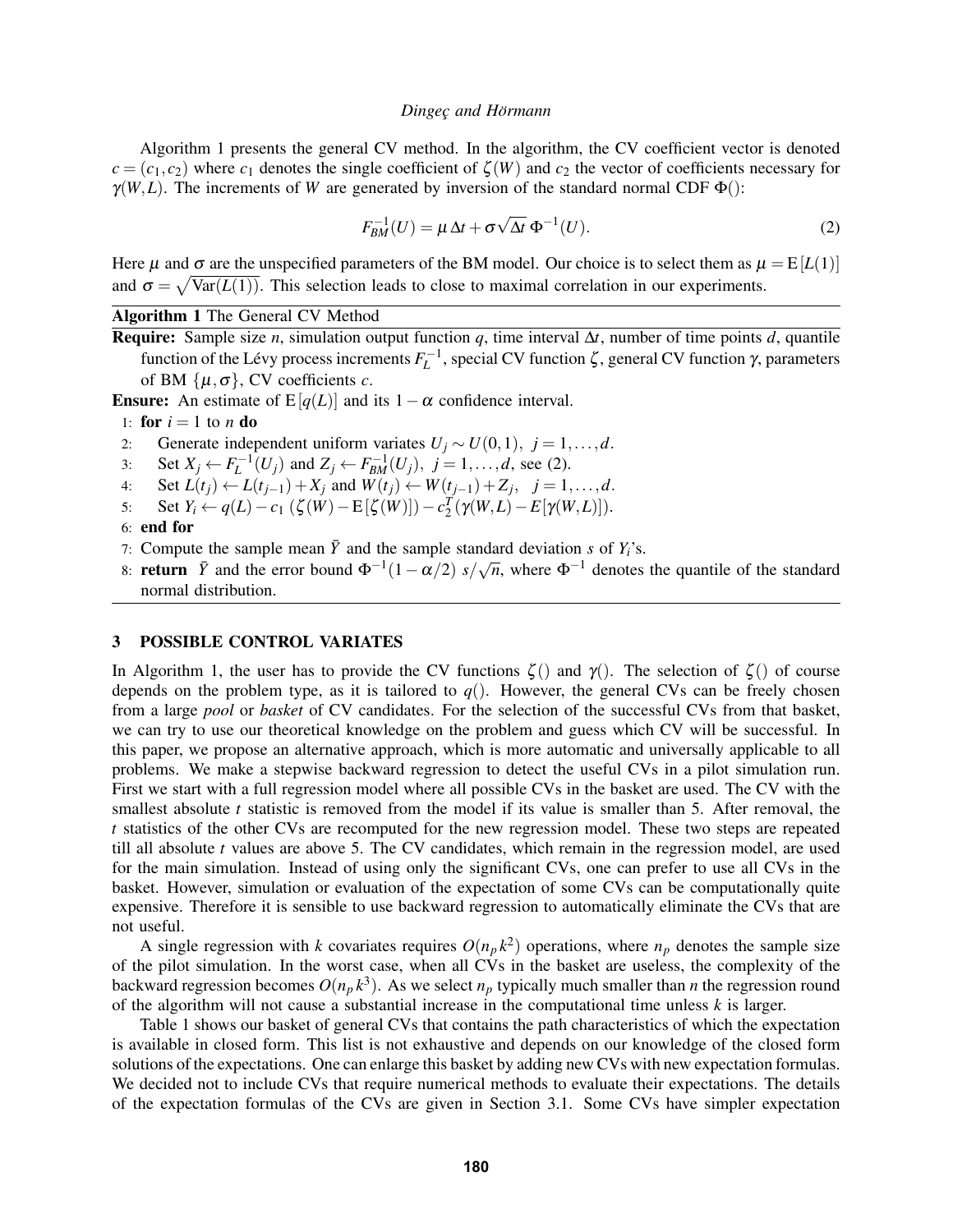formulas if the processes  $exp(-rt + L(t))$  and  $exp(-rt + W(t))$  with some  $r > 0$  are martingales. We also give these simpler formulas in Table 1, as they are important for option pricing.

| Label            | CV                                      | Expectation                                                         | Expectation-M                            |
|------------------|-----------------------------------------|---------------------------------------------------------------------|------------------------------------------|
| CVL1             | $L(t_d)$                                | dE[X]                                                               |                                          |
| CVL <sub>2</sub> | $\exp(L(t_d))$                          | $M_{\Delta t}(1)^d$                                                 | $\rho^r$                                 |
| CVL <sub>3</sub> | $\frac{1}{d}\sum_{i=1}^d L(t_i)$        | $E[X](d+1)/2$                                                       |                                          |
| CVL <sub>4</sub> | $\exp(\frac{1}{d}\sum_{i=1}^d L(t_i))$  | $\prod_{i=1}^d M_{\Delta t}(i/d)$                                   |                                          |
| CVL <sub>5</sub> | $\frac{1}{d} \sum_{i=1}^d \exp(L(t_i))$ | $\frac{1}{d}\sum_{i=1}^d M_{\Delta t}(1)^i$                         | $\frac{1}{d}\sum_{i=1}^d e^{ri\Delta t}$ |
| CVW1             | $W(t_d)$                                | $d\mu\Delta t$                                                      |                                          |
| CVW <sub>2</sub> | $\exp(W(t_d))$                          | $\rho(d(\mu\Delta t+\sigma^2\Delta t/2))$                           | $e^{rT}$                                 |
| CVW <sub>3</sub> | $\frac{1}{d}\sum_{i=1}^d W(t_i)$        | $\mu \Delta t (d+1)/2$                                              |                                          |
| CVW4             | $\exp(\frac{1}{d}\sum_{i=1}^d W(t_i))$  | $\exp(\tilde{\mu} + \tilde{\sigma}^2/2)$                            |                                          |
| CVW <sub>5</sub> | $\frac{1}{d} \sum_{i=1}^d \exp(W(t_i))$ | $\frac{1}{d}\sum_{i=1}^d e^{(i(\mu\Delta t + \sigma^2\Delta t/2))}$ | $\frac{1}{d}\sum_{i=1}^d e^{ri\Delta t}$ |
| CVW <sub>6</sub> | $\max_{0 \leq i \leq d} W(t_i)$         | see $(5)$                                                           |                                          |
| CVW7             | $\exp(\max_{0 \leq i \leq d} W(t_i))$   | $x_d$ in (6)                                                        |                                          |
| CVW <sub>8</sub> | $\sup_{0\leq u\leq t_d} W(u)$           | see $(8)$                                                           |                                          |
| CVW9             | $\exp(\sup_{0 \le u \le t_d} W(u))$     | see $(9)$                                                           |                                          |
|                  |                                         |                                                                     |                                          |

Table 1: A basket of general CVs. Expectation-M: simpler expectation formulas for the martingale case.

In Table 1, CVLs are based on the path characteristics of the original Levy process, while CVWs are based on the auxiliary BM. Indeed CVLs are internal CVs whereas CVWs are external. The internal CVs do not require any additional effort but often yield moderate variance reduction. However, when CVLs, CVWs and the special CV  $\zeta(W)$  are used together, they often result in large variance reductions. CVL1-5 and CVW1-5 depend on the terminal value and arithmetic averages of the paths and their exponentials, while CVW6-9 depend on the maximum of the discrete path and the supremum of the continuous path of  $W(t)$ . The counterparts of CVW6-9 for  $L(t)$  are not available in the CV basket as closed form solutions of their expectations only exist for the special case of Brownian motion.

Instead of the averages one could try to use all  $L(t_i)$ 's and  $e^{L(t_i)}$ 's as CVs. To keep the total number of CVs moderate we decided not to include them in our basket. It is also possible to add some other CVs depending on the averages of the squared values of  $L(t_i)$  as their expectations are also available thanks to the variance formulas of the distribution of increments of the Levy processes. However, their contribution ´ is expected to be insignificant as the CVs depending on the exponentials already convey much of the information of the CVs depending on the squared values.

CVL1-5 and CVW1-7 are all easy to simulate as they are simple functions of the paths. However, CVW8 and CVW9 can not be calculated directly from the generated paths, as they are random functions of the discrete path. Note that to simulate  $\sup_{0 \le u \le t_d} W(u)$  we have to generate the maxima of *d* Brownian bridges. The maximum of these *d* local maxima gives us  $\sup_{0 \le u \le t_d} W(u)$ . That is

$$
\sup_{0\leq u\leq t_d} W(u) = \max_{1\leq i\leq d} \left( \sup_{t_{i-1}\leq u\leq t_i} W(u) \right).
$$

To generate these local maxima, we need the cumulative distribution function of the maximum of a Brownian bridge. Fortunately, it has a simple structure, and random variate generation from that CDF can be done easily by using the inverse transformation method. The conditional CDF of the supremum of  $W(t)$  is well known see, e.g., Shreve (2004), Glasserman (2004) and it is given by

$$
P\left(\sup_{0\leq u\leq t} W(u)\leq x \middle| W(t)=y\right)=1-\exp\left(-\frac{2x(x-y)}{\sigma^2 t}\right),\tag{3}
$$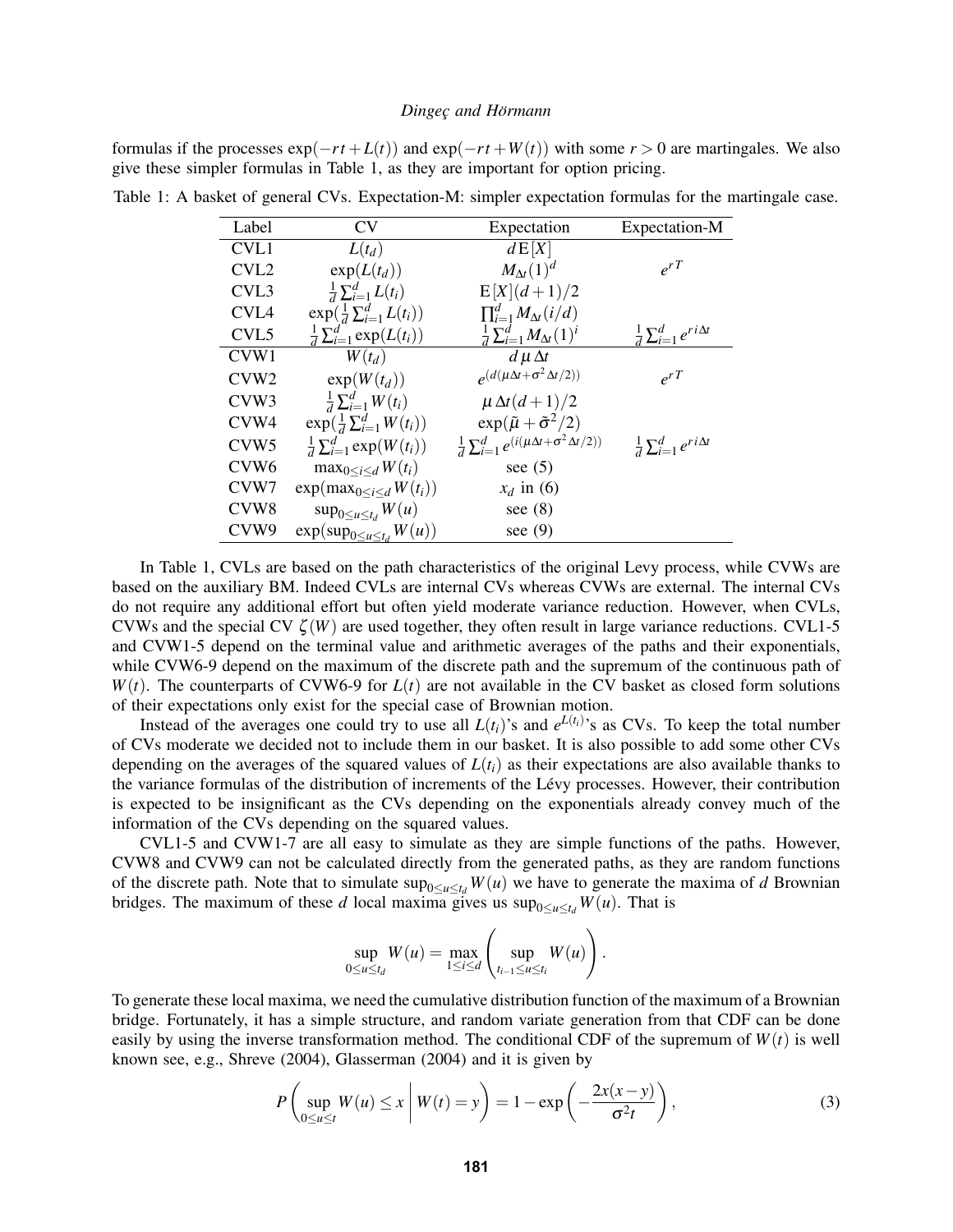where  $x > \max(y, 0)$ . From that CDF, the maximum of the Brownian bridge can be generated by the inversion method as it was e.g. suggested in Beaglehole, Dybvig, and Zhou (1997) to decrease the simulation bias under a general diffusion process:

$$
x = 0.5 \left( y + \sqrt{y^2 - 2\sigma^2 t \log U} \right),\tag{4}
$$

where  $U \sim U(0,1)$  is a uniform random number.

Generating  $\sup_{0 \le u \le t_d} W(u)$  for a given discrete path  $W(t_1), \ldots, W(t_d)$  introduces some extra randomness to the estimator, and as a direct consequence, increases the variance, since the sigma field has been expanded from  $\sigma(W(t_1),...,W(t_d))$  to  $\sigma(W(t): 0 \le t \le t_d)$ . As mentioned in Dingeç and Hörmann (2011), it is possible to use the conditional expectation of the maximum  $E[\sup_{0 \le u \le t_d} W(u)|W(t_1),...,W(t_d)]$  as CV to get a higher variance reduction. Our experiments with that idea showed that, as numerical integration is necessary to evaluate that expectation, the conditional expectation approach increases the computation time more than the variance reduction. We therefore do not suggest to use it.

Note that the CVs in the basket are strongly correlated with each other. This situation, which is called *multicollinearity* in the statistical literature, can be a problem for the accuracy of the estimates of the *t* statistics when the sample size is too small, as it inflates the standard errors of the estimates of the regression coefficients. So, for the pilot run, it is important to select a sample size which is not too small. Our numerical experience shows that the sample size of  $n = 10<sup>4</sup>$  is generally sufficient to get relatively stable estimates of the *t* values.

#### 3.1 Expectation Formulas

#### 3.1.1 Expectations of CVLs

The expectations of CVL1 and CVL3,  $L(t_d)$  and  $\frac{1}{d} \sum_{i=1}^d L(t_i)$ , can be calculated by using the expectation formulas of the increment distribution of the corresponding Lévy process (see e.g., Table 2). For CVL2, CVL4 and CVL5, we need the moment generating function (MGF) of the increment distribution (see e.g., Table 2). Let  $X_i$  denote the increment of *L* over time interval  $[t_{i-1}, t_i]$ . As the time lengths are equal to ∆*t*, *Xi*'s are iid copies of a random variate *X*. Expectations of CVL1 and CVL3 are given by *d* E[*X*] and  $E[X](d+1)/2$ , respectively.

Let  $M_{\Delta t}(u)$  denote the MGF of the increment for the time length  $\Delta t$ , that is  $M_{\Delta t}(u) = E[e^{uX}]$ . Then

$$
E\left[\exp(L(t_i))\right] = E\left[\exp\left(\sum_{j=1}^i X_j\right)\right] = M_{\Delta t}(1)^i.
$$

The expectation of CVL2 is simply  $M_{\Delta t}(1)^d$ . Also, the expectation of CVL5 is  $\frac{1}{d} \sum_{i=1}^d M_{\Delta t}(1)^i$ . The expectation of CVL4 is given by

$$
E\left[\exp\left(\frac{1}{d}\sum_{i=1}^d L(t_i)\right)\right] = \prod_{i=1}^d M_{\Delta t}(i/d),
$$

since

$$
\frac{1}{d}\sum_{i=1}^{d}L(t_i) = \frac{1}{d}\sum_{i=1}^{d} (d-i+1)X_i.
$$

#### 3.1.2 Expectations of CVWs

Let *Z*<sub>*i*</sub> denote the increment of *W* over time interval [ $t_{i-1}, t_i$ ]. Then *Z*<sub>*i*</sub>'s are iid copies of  $Z \sim N(\mu \Delta t, \sigma^2 \Delta t)$ . The expectations of CVW1 and CVW3 are given by  $E[W(t_d)] = d \mu \Delta t$  and

$$
E\left[\frac{1}{d}\sum_{i=1}^d W(t_i)\right] = \frac{\mu \Delta t}{d}\sum_{i=1}^d i = \frac{\mu \Delta t (d+1)}{2},
$$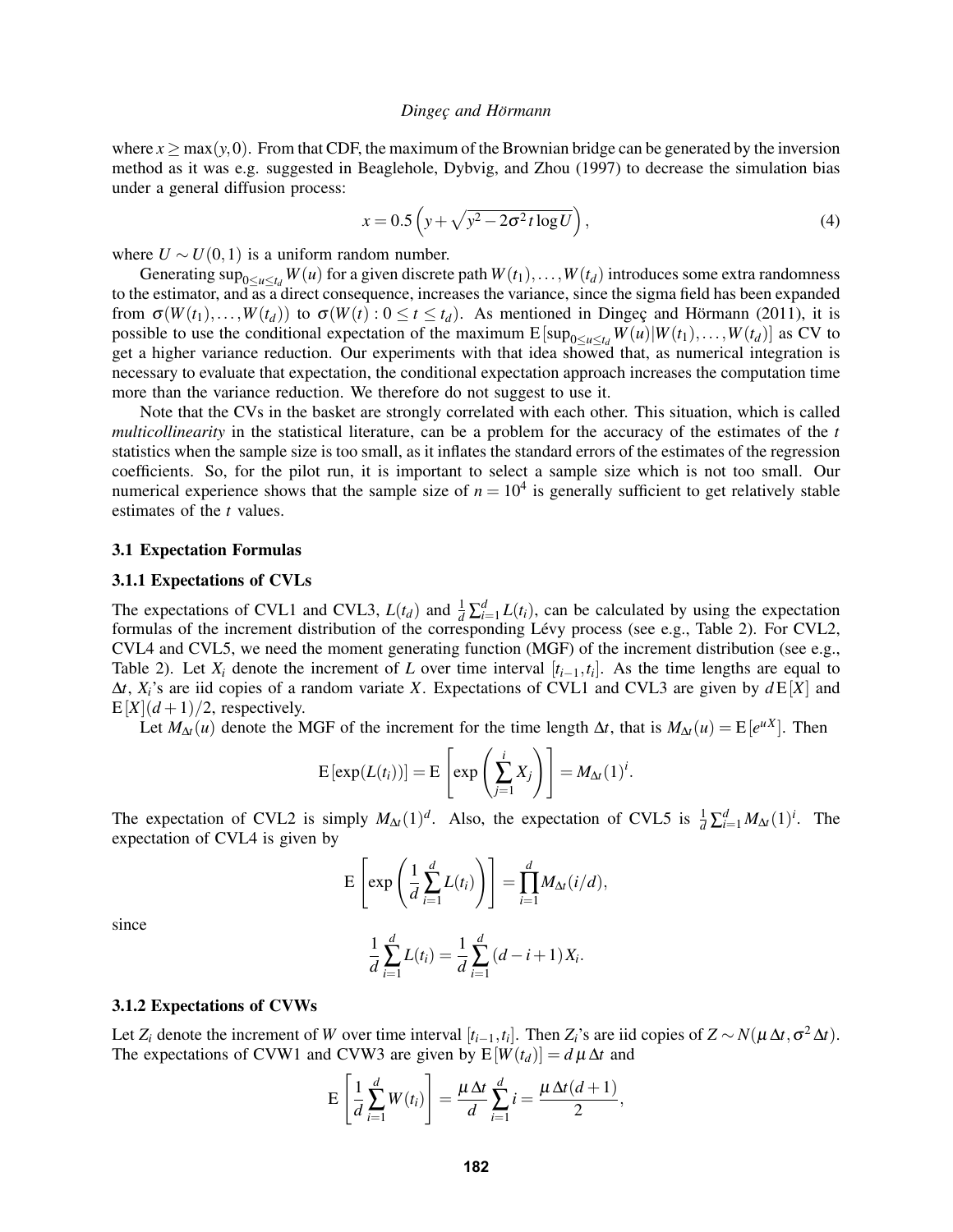respectively. By using the MGF of the normal distribution, we obtain the expectations of CVW2 and CVW5 as

$$
E[exp(W(t_d))] = exp(d(\mu \Delta t + \sigma^2 \Delta t/2))
$$

and

$$
E\left[\frac{1}{d}\sum_{i=1}^d \exp(W(t_i))\right] = \frac{1}{d}\sum_{i=1}^d \exp(i(\mu\Delta t + \sigma^2\Delta t/2)).
$$

The expectation of CVW4 is obtained by using the fact that any linear combination of independent normal variates is again normal. Note that

$$
\frac{1}{d}\sum_{i=1}^{d}W(t_i) = \frac{1}{d}\sum_{i=1}^{d} (d-i+1)Z_i
$$

is equal in distribution to a normal variate with mean

$$
\tilde{\mu} = \mathbf{E} \left[ \frac{1}{d} \sum_{i=1}^{d} i Z_i \right] = \frac{\mu \Delta t (d+1)}{2}
$$

and variance

$$
\tilde{\sigma}^2 = \text{Var}\left(\frac{1}{d}\sum_{i=1}^d iZ_i\right) = \frac{\sigma^2 \Delta t}{d^2} \sum_{i=1}^d i^2 = \frac{\sigma^2 \Delta t \left(d+1\right) \left(2d+1\right)}{6d}.
$$

Hence we get

$$
E\left[\exp\left(\frac{1}{d}\sum_{i=1}^d W(t_i)\right)\right] = \exp(\tilde{\mu} + \tilde{\sigma}^2/2).
$$

To find the expectation of CVW6, we use the fact that  $\{W(t_i), i \geq 1\}$  is a random walk with iid increments. By Spitzer's identity (Spitzer 1956) we get

$$
\mathcal{E}\left[\max_{0\leq i\leq d}W(t_i)\right]=\sum_{j=1}^d\frac{1}{j}\mathcal{E}\left[W(t_j)^+\right],\tag{5}
$$

where

$$
E[W(t)^+] = \mu t \Phi(\mu \sqrt{t}/\sigma) + \sigma \sqrt{t} \phi(-\mu \sqrt{t}/\sigma)
$$

and  $\Phi()$  and  $\phi()$  denote the CDF and the PDF of the standard normal distribution.

To find the expectation of CVW7, we use the recursion of Öhgren (2001). Let  $\{X_j, j \geq 1\}$  be iid random variables and  $X_0 = 0$ . Define  $Y_k = \sum_{j=0}^k X_j$  and  $M_k = \max_{0 \le j \le k} Y_j$ . Also, let  $x_k = E[e^{M_k}]$  and  $a_k = E[e^{Y_k^+}]$ . By using Spitzer's formula,  $\ddot{O}$ hgren (2001) proves that

$$
x_k = \frac{1}{k} \sum_{j=0}^{k-1} a_{k-j} x_j.
$$
 (6)

In our case,  $X_j \sim N(\mu \Delta t, \sigma^2 \Delta t)$ ,  $Y_k \sim N(k\mu \Delta t, k\sigma^2 \Delta t)$  and

$$
a_k = \Phi\left(-\frac{\mu}{\sigma}\sqrt{k\Delta t}\right) + e^{(\mu + \sigma^2/2)k\Delta t}\Phi\left(\frac{\mu + \sigma^2}{\sigma}\sqrt{k\Delta t}\right). \tag{7}
$$

Hence the expectation of CVW7,  $E[\exp(\max_{0 \le i \le d} W(t_i))]$ , is simply equal to  $x_d$  which can be calculated using the recursion (6) with the coefficients (7).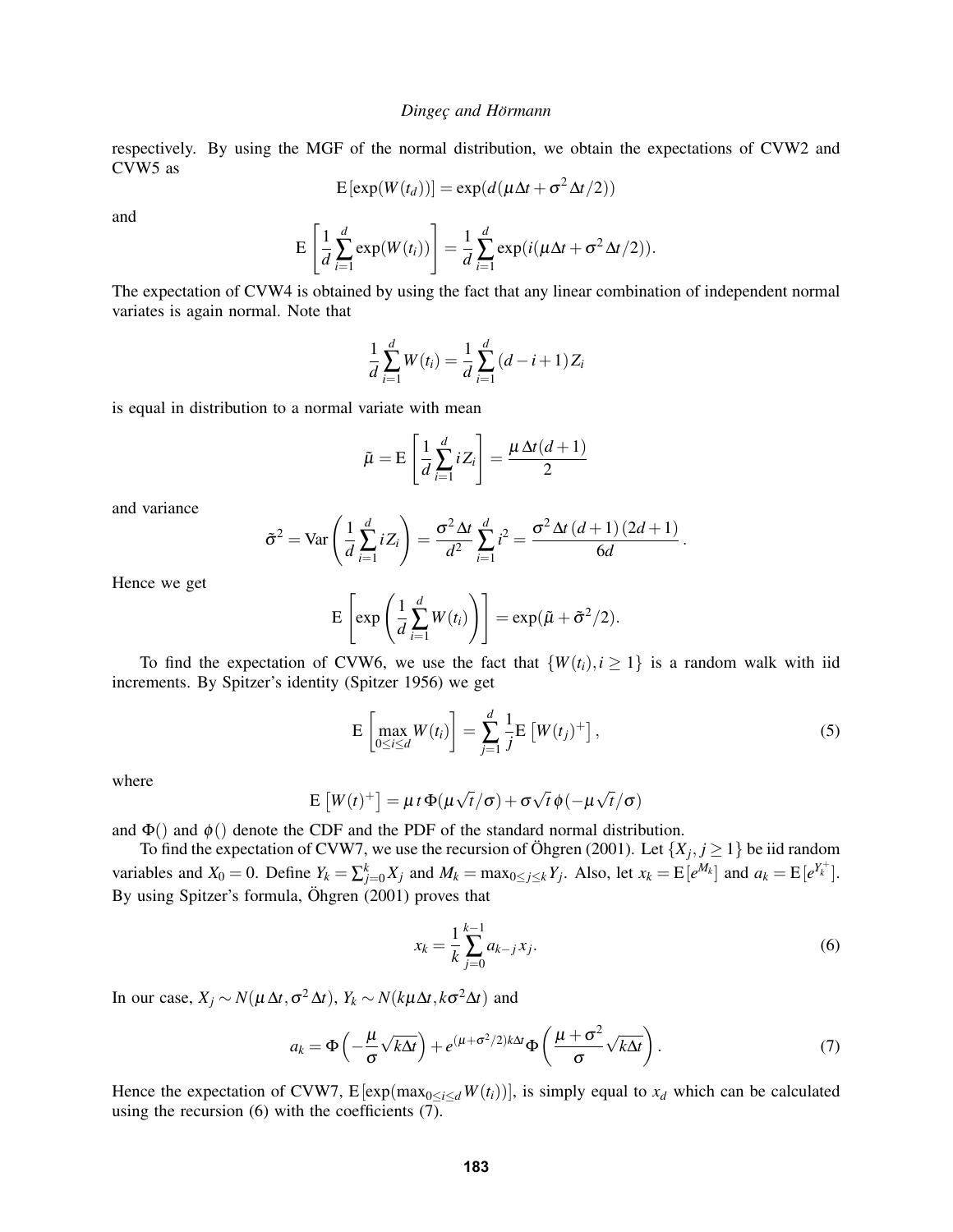It should be noted that by using the formulas of Spitzer  $(1956)$  and Öhgren  $(2001)$  it is also possible to evaluate  $E[\max_{0 \le i \le d} L(t_i)]$  and  $E[\exp(\max_{0 \le i \le d} L(t_i))]$ . However, in that case, we need numerical integration to evaluate each *ak*. Furthermore, if the increment distribution is not closed under convolution, the evaluation of the  $a_k$ 's requires the inversion of the characteristic functions.

The expectations of CVW8 and CVW9 are found by using the density of the maximum of Brownian motion with drift on a finite interval see e.g., Shreve (2004). By integration of the density, we obtain

$$
E\left[\sup_{0\leq u\leq t_d} W(u)\right] = \frac{\sigma^2}{2\mu} \left(2\Phi(b_1) - 1\right) + \Phi(b_1)\mu t_d + \phi(b_1)\sigma\sqrt{t_d} \tag{8}
$$

and

$$
\mathcal{E}\left[\exp\left(\sup_{0\leq u\leq t_d}W(u)\right)\right]=1+e^{zt_d}\Phi(b_1)-\Phi(b_2)+\left(\frac{\sigma^2}{2z}\right)\left[-\Phi(b_1-(2z/\sigma)\sqrt{t_d})+e^{zt_d}\Phi(b_1)\right],\quad (9)
$$

where  $b_1 = \mu \sqrt{t_d}/\sigma$ ,  $b_2 = b_1 - \sigma \sqrt{t_d}$  and  $z = \mu + \sigma^2/2$ .

### 3.2 A Simple Example

The easiest application of our general CV method uses only general CVs of the basket without a special CV. In this section, we present the use of this general framework for the simple example

$$
q(L) = \exp\left(\max_{0 \le i \le d} L(t_i)\right),
$$

which demonstrates the effectiveness of the general method. More relevant examples can be found in Section 4 below. To produce the numerical results, Algorithm 1 was coded in R (R Development Core Team 2011). To find the approximate quantile function of the increments  $(F_L^{-1}$  in Algorithm 1), we used the numerical inversion algorithm of Derflinger et al. (2010) and the 'Runuran' package of Leydold and Hörmann (2012). The *u*-resolution of the numerical inversion algorithm was set to  $\varepsilon_u = 10^{-10}$ . For more details about the implementation, see Derflinger et al. (2010) and Dingeç and Hörmann (2012).

We assume that *L* is a generalized hyperbolic (GH) process. We fix the time step of the time grid to ∆*t* = 1/250. The parameters of the distribution of the increments for the time length ∆*t* are selected as  $\lambda = 1.5$ ,  $\alpha = 189.3$ ,  $\beta = -5.71$ ,  $\delta = 0.0062$ ,  $\mu = 0.001$  (see Section 4.2). With these parameters, the increment distribution is close to normal but has a higher kurtosis. We try two cases  $d = 5$  and  $d = 50$ . For *d* = 5, the backward regression founds all CVs significant except for CVW8 and CVW9. The CV algorithm with those CVs yields a variance reduction factor (VRF) of 560. For *d* = 50, the CVs, which are found to be significant by backward regression, are CVL1,2,4,5, CVW1,2,4,5 and CVW7. The obtained VRF is 395.

# 4 OPTION PRICING UNDER LÉVY PROCESSES

In this section, we present the application of our general CV algorithm to the simulation of path dependent options under Lévy processes. Suppose that we have an option on a stock with the price process  $\{S(t), t \geq 0\}$ given by

$$
S(t) = S(0)e^{L(t)},
$$

where *L* is a Lévy process. Let  $\psi$  denote the payoff function of the option. For discretely monitored path-dependent options,  $\psi$  is a function from  $\mathbb{R}^d$  to  $\Re$  where *d* denotes the number of control points in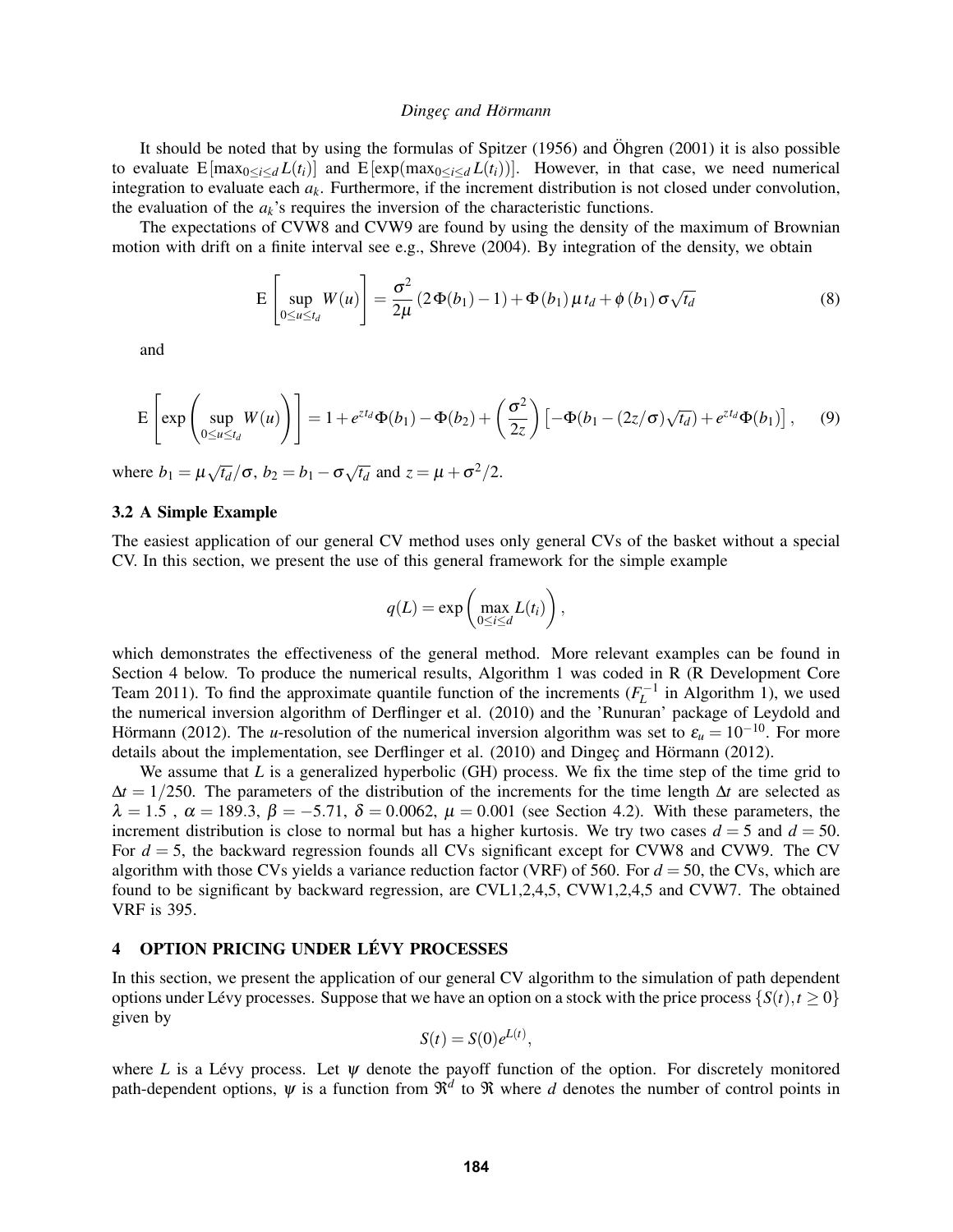time. With time grid  $0 = t_0 < t_1 < t_2 < \ldots < t_d = T$  and maturity *T*, the price of the option is given by the discounted risk neutral expectation of the payoff function

$$
e^{-rT} \mathbf{E} \left[ \psi(S(t_1), \ldots, S(t_d)) \right],
$$

where *r* is the deterministic risk free interest rate. Note that by setting  $q(L) = \psi(S(0)e^L)$ , the above expectation reduces to (1). So, Algorithm 1 can be applied.

In the application of our general CV approach, the first step is the selection of a special CV,  $\zeta$ , which is a functional of  $W(t)$ . In the option pricing case, that functional corresponds to the payoff function of a similar option with analytically available price under GBM. Let  $\psi_{CV}$  denote the payoff function of this new option. Also, let  $\{\tilde{S}(t), t \ge 0\}$  denote the stock price process which follows a GBM with parameters *r* and  $\sigma$ :

$$
\tilde{S}(t) = \tilde{S}(0)e^{W(t)} = \tilde{S}(0)\exp((r - \sigma^2/2)t + \sigma B(t)).
$$

where  $B(t)$  is a standard BM. Then our special CV is  $\zeta(W) = \psi_{CV}(\tilde{S})$ . In this setting, the only unspecified parameter is the volatility  $\sigma$  of the GBM model, as the drift of BM is automatically set to  $\mu = r - \sigma^2/2$ under the risk neutral measure. We set the volatility equal to the standard deviation of the increments of the original Lévy process  $L(t)$ , that is  $\sigma = \sqrt{\text{Var}(L(1))}$ . We also use the same initial values for both processes  $\tilde{S}(0) = S(0)$ .

For option pricing applications, some of the general CVs given in Table 1 have simpler expectation formulas due to the martingale property of the discounted stock price process under the risk neutral measure,  $E[e^{-rt}S(t)] = E[e^{-rt}\tilde{S}(t)] = S(0)$ . The expectations of CVL2 and CVW2 reduce to  $e^{rT}$ , the expectations of CVL5 and CVW5 are both equal to  $\frac{1}{d} \sum_{i=1}^{d} e^{r i \Delta t}$ .

### 4.1 Special CVs

We consider in the sequel the problem of pricing Asian options and fixed strike lookback options. As special CVs we use those suggested by Dingec and Hörmann (2012).

### 4.1.1 Asian Options

We consider the arithmetic average Asian call option with payoff function

$$
\psi_A(S) = \left(\frac{\sum_{i=1}^d S(t_i)}{d} - K\right)^+
$$

where  $K$  is the strike price. We use the geometric average Asian call under GBM, suggested by Kemna and Vorst (1990), as special CV. It has the payoff function

$$
\psi_G(\tilde{S}) = \left(\exp\left(\frac{\sum_{i=1}^d \log \tilde{S}(t_i)}{d}\right) - K\right)^+.
$$

The formula of the geometric price is

$$
e^{-rT} \mathbf{E} \left[ \Psi_G(\tilde{\mathbf{S}}) \right] = e^{-rT} \left( e^{\mu_{\tilde{s}} + \sigma_{\tilde{s}}^2/2} \Phi(-k + \sigma_{\tilde{s}}) - K \Phi(-k) \right), \tag{10}
$$

where  $\Phi()$  denotes the CDF of the standard normal distribution,

$$
k = \frac{\log K - \mu_{\tilde{s}}}{\sigma_{\tilde{s}}},\tag{11}
$$

$$
\mu_{\tilde{s}} = \log \tilde{S}(0) + (r - \sigma^2/2)\Delta t (d+1)/2, \tag{12}
$$

and

$$
\sigma_{\tilde{s}} = \frac{\sigma}{d} \sqrt{\Delta t \, d \left(d+1\right) \left(2d+1\right) / 6}.\tag{13}
$$

Here  $\mu_{\tilde{s}}$  and  $\sigma_{\tilde{s}}$  denote the mean and the standard deviation of the logarithm of the geometric average.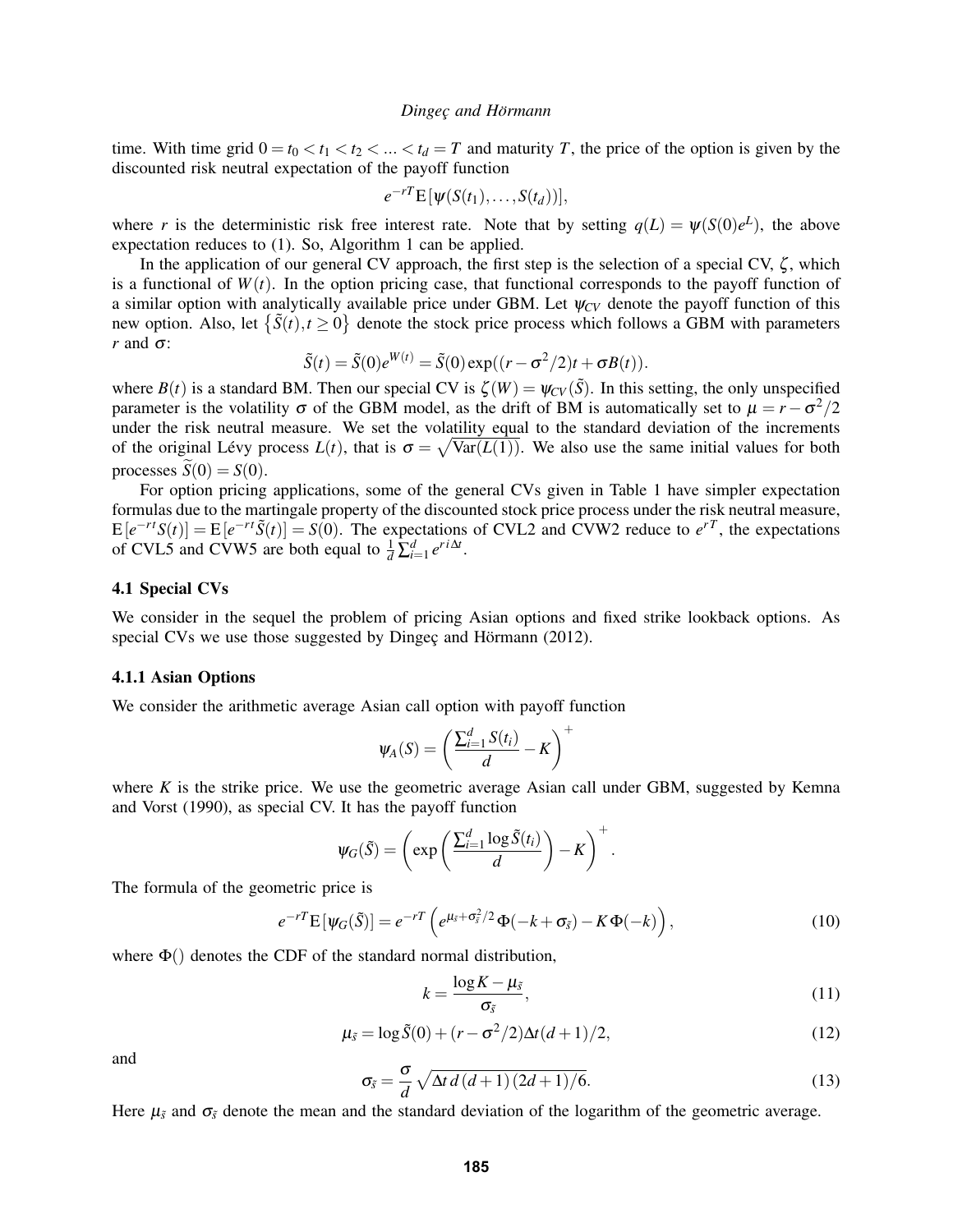### 4.1.2 Lookback Options

We consider the fixed strike lookback call option with payoff function

$$
\psi_L(S) = \left(\max_{0 \le i \le d} S(t_i) - K\right)^+,
$$

where  $K$  is the strike price. As special CV, we use the continuous lookback option under GBM (see Dingeç $\phi$ and Hörmann  $(2011)$ ). It has the payoff function

$$
\psi_{LC}(\tilde{S}) = \left(\sup_{0 \le u \le t_d} \tilde{S}(u) - K\right)^+.
$$
\n(14)

As shown in Section 3, it is possible to simulate  $\sup_{0 \le u \le t_d} \tilde{S}(u)$  from the discrete path. In Haug (2007), the formula of the price of the continuous fixed strike lookback call option is given for two cases. For  $K > S(0)$ ,

$$
e^{-rT} \mathbf{E}[\psi_{LC}(S)] = S(0)\Phi(d_1) - Ke^{-rT}\Phi(d_2) + S(0)e^{-rT}\left(\frac{\sigma^2}{2r}\right) \left[ -(S(0)/K)^{-2r/\sigma^2}\Phi(d_1 - (2r/\sigma)\sqrt{T}) + e^{rT}\Phi(d_1) \right],
$$
(15)

where

$$
d_1 = \frac{\log(S(0)/K) + (r + \sigma^2/2)T}{\sigma\sqrt{T}}, \quad d_2 = d_1 - \sigma\sqrt{T}.
$$

For  $K \le S(0)$ ,

$$
e^{-rT} \mathbf{E} \left[ \Psi_{LC}(S) \right] = e^{-rT} (S(0) - K) + S(0) \Phi(b_1) - S(0) e^{-rT} \Phi(b_2)
$$
  
+ 
$$
S(0) e^{-rT} \left( \frac{\sigma^2}{2r} \right) \left[ -\Phi(b_1 - (2r/\sigma) \sqrt{T}) + e^{rT} \Phi(b_1) \right],
$$
 (16)

where  $b_1 = \frac{(r+\sigma^2/2)\sqrt{T}}{\sigma}$  $\frac{\sigma}{\sigma}$  and  $b_2 = b_1 - \sigma$ √ *T*

### 4.2 Application of the General CV Method to Asian and Lookback Options

In this section the success of the general CV method suggested in Section 3 using the special CVs presented in Section 4.1 are reported for numerical examples.

Variance Gamma (VG), Normal Inverse Gaussian (NIG), Generalized Hyperbolic (GH) and Meixner (MXN) processes are among the most popular Lévy process models used for option pricing. Detailed information about these processes can be found in (Dingec and Hörmann  $2012$ ) and in the references given there. In this paper, we report results only for the GH process as it is the most general process among the ones listed above. VG and NIG distributions are in fact subclasses of the GH distribution. Also, when the processes are calibrated by using the same data, the variance reductions obtained for the other three processes are observed to be very similar to the ones obtained for the GH process. The PDF, expectation and MGF formulas of the GH model are given in Table 2. Here,  $\gamma = \sqrt{\alpha^2 - \beta^2}$  and  $K_v(x)$  denotes the modified Bessel function of the second kind of order ν.

The parameters of the GH process are estimated from the daily log return data of the Swiss stock "Swiss.Re" given in the R package 'ghyp' of Luethi and Breymann (2011). The sample consists of 500 daily log returns from 2005-01-19 to 2007-01-10. The parameters of the models were estimated by maximum likelihood estimation. The estimated daily parameters are  $\lambda = 1.5$ ,  $\alpha = 189.3$ ,  $\beta = -5.71$ ,  $\delta = 0.0062$ ,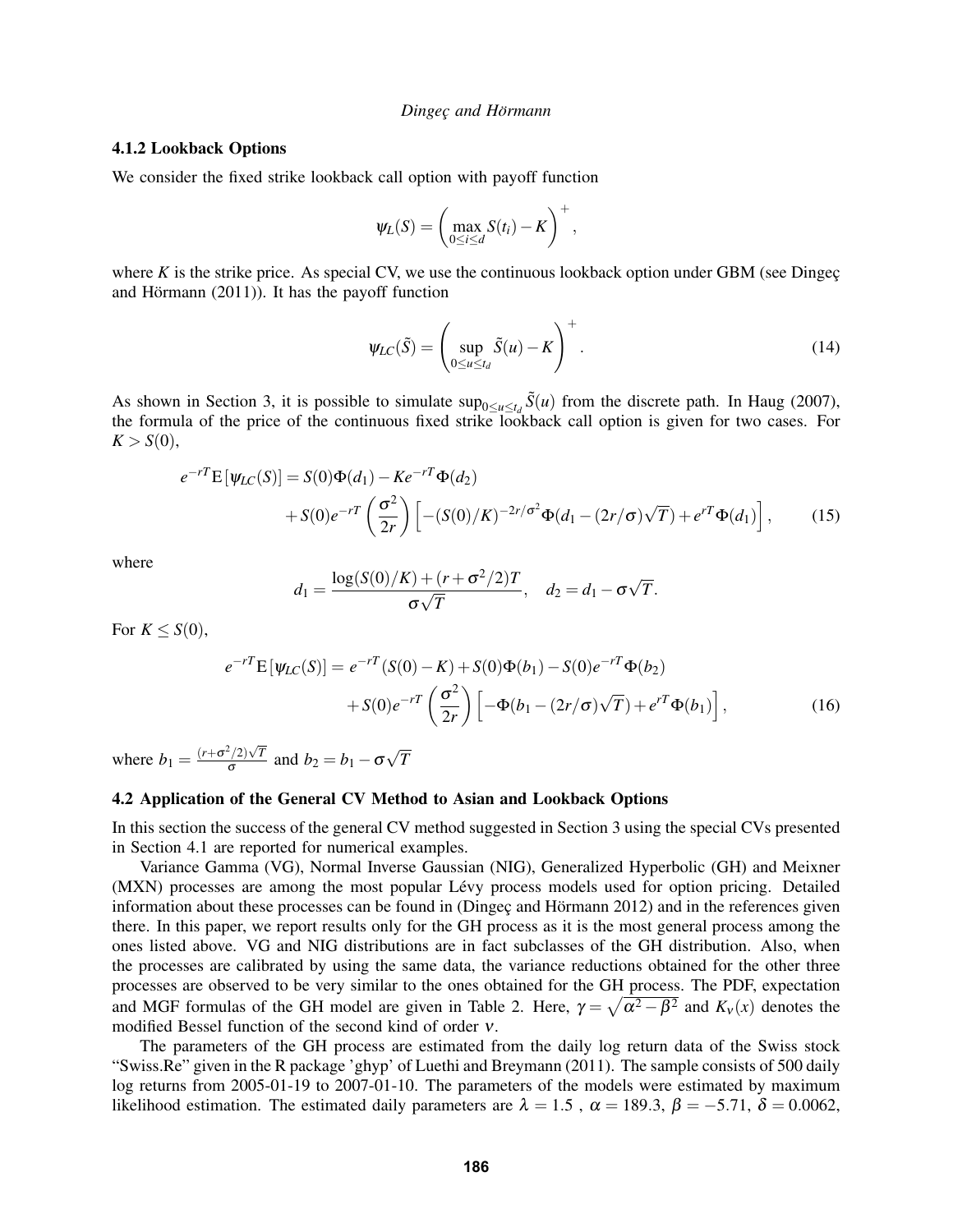Table 2: Formulas of the GH model.

| Parameters  | $\lambda, \alpha, \beta, \delta, \mu$                                                                                                                                                                                                                             |
|-------------|-------------------------------------------------------------------------------------------------------------------------------------------------------------------------------------------------------------------------------------------------------------------|
| PDF         | $f(x) = \frac{(\gamma/\delta)^{\lambda}}{\sqrt{2\pi}K_{\lambda}(\delta\gamma)} e^{\beta(x-\mu)\frac{K_{\lambda-1/2}(\alpha\sqrt{\delta^2+(x-\mu)^2})}{\left(\sqrt{\delta^2+(x-\mu)^2}/\alpha\right)^{1/2-\lambda}}}$                                              |
| Expectation | $\text{E}\left[X\right]=\mu+\frac{\beta\delta}{\gamma}\frac{K_{\lambda+1}(\delta\gamma)}{K_{\lambda}(\delta\gamma)}$                                                                                                                                              |
| MGF         | $M(u) = e^{u\mu} \left(\frac{\alpha^2 - \beta^2}{\alpha^2 - (\beta + u)^2}\right)^{\lambda/2} \frac{K_{\lambda} (\delta \sqrt{\alpha^2 - (\beta + u)^2})}{K_{\lambda} (\delta \sqrt{\alpha^2 - (\beta + u)^2})}$<br>$K_{\lambda}(\delta \sqrt{\alpha^2-\beta^2})$ |

 $\mu = 0.001$ . In our study, we have used the risk neutral Esscher measure proposed by Gerber and Shiu (1994) for option pricing. This change of measure implies the transformation of the real world skewness parameter β depending on the risk free interest rate *r*. For more details, see Gerber and Shiu (1994) and Dingec and Hörmann  $(2012)$ .

In the application of the general CV method, the first step is the selection of the CVs from the basket given in Table 1. For the Asian option example, the special CV (the geometric average option), CVL3,4,5, and CVW3,4,6,7 are found to be significant by the backward regression in the pilot simulation run. For the lookback option example, when  $K > S(0)$ , the special CV (the continuous option) and the general CVs are all found to be significant with large absolute *t* values. Note that the other case  $K \leq S(0)$  is equivalent to the problem presented in Section 3.2. So, we will not consider it again.

We report as main result the variance reduction factors of our new CV method denoted by  $VRF = \sigma_N^2/\sigma_{CV}^2$ <br>where  $\sigma_N^2$  and  $\sigma_{CV}^2$  denote the variances of naive simulation and our new CV method, respectively. In our numerical results, we consider only the daily monitoring case  $\Delta t = 1/250$ . Table 3 shows the success of the new CV method for the two options and different strike prices. Substantial variance reductions are obtained in all cases. We see that the largest variance reductions are obtained for small strike prices. In Table 3, we also compare our final CV algorithm with the other CV algorithm variants using only general CVs (CVLs and CVWs) or only the single special CV. From the comparison, we see that using only the general CVs yields considerable VRFs, which are close to but often smaller than those using only the single special CV. We obtain the largest VRFs when the general CVs are used together with the special CV.

Table 3: Results for Asian and lookback options under GH process with  $T = 1, \Delta t = 1/250, r = 0.05, S(0) = 0.05$  $100, n = 10<sup>4</sup>$ . Price: value of the simulation estimator of the option price, Error: 95% error bound. VRF-A: VRF obtained by using all significant CVs, VRF-G: VRF obtained by using only general CVs (CVLs and CVWs), VRF-S: VRF obtained by using only special CV.

| Option   | K   | Price  | Error | VRF-A | VRF-G | VRF-S |
|----------|-----|--------|-------|-------|-------|-------|
| Asian    | 90  | 12.239 | 0.004 | 1,743 | 185   | 78    |
|          | 100 | 4.912  | 0.005 | 530   | 51    | 64    |
|          | 110 | 1.240  | 0.006 | 121   | 13    | 40    |
| Lookback | 110 | 7.534  | 0.012 | 294   | 57    | 57    |
|          | 120 | 3.297  | 0.012 | 160   | 35    | 44    |
|          | 130 | 1 266  | 0.011 | 79    | 17    | 32    |

Finally we compare the speed of the naive simulation and the new CV algorithm by reporting the time ratio  $t_N/t_{CV}$ , where  $t_N$  and  $t_{CV}$  are the CPU times of naive simulation and of the new multiple CV algorithm respectively. (Note that the corresponding variance reduction factor  $\sigma_N^2/\sigma_{CV}^2$  is called VRF-A in Table 3.) The time ratio and the variance reduction factor are required to calculate the efficiency factor  $EF = (\sigma_N^2 t_N)/(\sigma_{CV}^2 t_{CV})$  of the new CV algorithm. For the generation of GH variates in the naive simulation algorithm subordination was used (see Dagpunar (1989)), as it is the standard method in the literature. The time ratios  $t_N/t_{CV}$  were observed to be equal to 1.0 and 0.7 for Asian and lookback options, respectively. This shows that the speed up obtained by the use of the fast numeric inversion procedure is approximately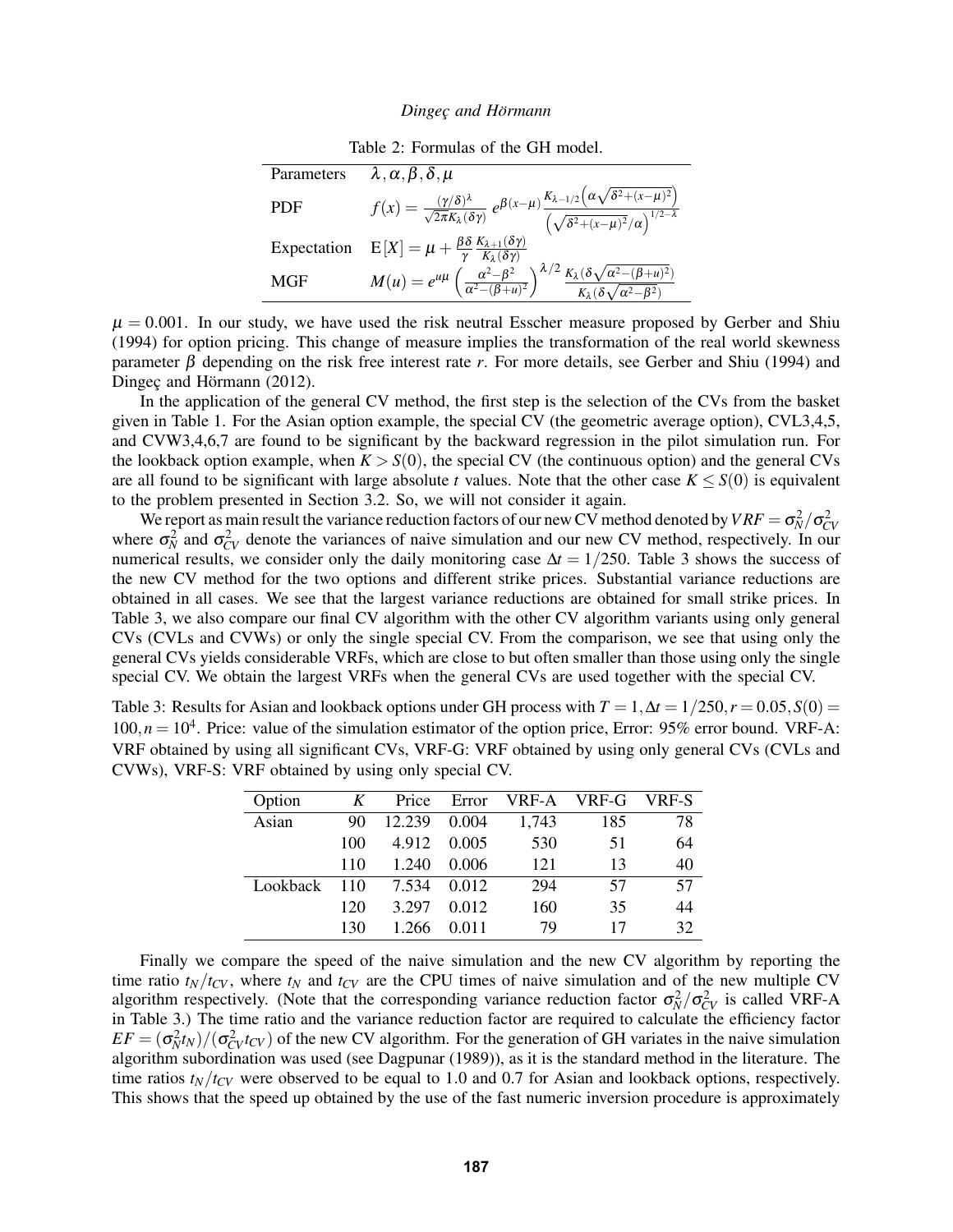### *Dingec¸ and Hormann ¨*

as large as the slow down due to the extra computations required for the evaluation of the CVs. Note that in these time ratios the pilot simulation runs are excluded. We observed in our examples that the additional computational time necessary for the pilot simulation run with a sample size of one tenth of the main simulation is between 30% and 50% of the computational time of the main simulation.

### 5 CONCLUSIONS

In this study, we propose a general control variate framework for the functionals of Lévy processes. The new method exploits the strong correlation between the original Lévy process and an auxiliary Brownian motion. In the suggested framework, we use special control variates tailored to the functionals and general control variates selected from a large basket of control variate candidates. The application to path dependent options shows that the general framework results in successful control variate methods. In our examples, we observe moderate to large variance reductions.

### ACKNOWLEDGMENTS

This work was supported by Boğaziçi Research Fund Project 5020 and TÜBİTAK (The Scientific and Technological Research Council of Turkey) Research Fund Project 111M108.

### **REFERENCES**

- Beaglehole, D. R., P. H. Dybvig, and G. Zhou. 1997. "Going to extremes: Correcting simulation bias in exotic option valuation". *Financial Analysts Journal* 53 (1): 62–68.
- Cont, R., and P. Tankov. 2003. *Financial Modelling with Jump Processes*. Boca Raton, FL: Chapman & Hall/CRC Financial Mathematics Series.
- Dagpunar, J. 1989. "An easily implemented generalised inverse Gaussian generator". *Communications in Statistics - Simulation and Computation* 18 (2): 703–710.
- Derflinger, G., W. Hörmann, and J. Leydold. 2010, November. "Random variate generation by numerical inversion when only the density is known". *ACM Transactions on Modeling and Computer Simulation* 20  $(4): 1-25.$
- Dingec, K. D., and W. Hörmann. 2011. "Using the continuous price as control variate for discretely monitored options". *Mathematics and Computers in Simulation* 82 (4): 691–704.
- Dingec, K. D., and W. Hörmann. 2012. "A general control variate method for option pricing under Lévy processes". *European Journal of Operational Research* 221 (2): 368–377.
- Gerber, H. U., and E. S. W. Shiu. 1994. "Option pricing by Esscher transforms". *Transactions of the Society of Actuaries* 46:99–191.
- Glasserman, P. 2004. *Monte Carlo Methods in Financial Engineering*. New York: Springer-Verlag.
- Haug, E. G. 2007. *The Complete Guide to Option Pricing Formulas*. New York: McGraw-Hill.
- Kemna, A., and A. Vorst. 1990. "A pricing method for options based on average asset values". *Journal of Banking and Finance* 14:113–130.
- Leydold, J., and W. Hörmann. 2012. Runuran: R interface to the UNU.RAN random variate generators. R package version 0.19.0.
- Luethi, D., and W. Breymann. 2011. *ghyp: A package on the generalized hyperbolic distribution and its special cases*. R package version 1.5.5.
- Öhgren, A. 2001. "A remark on the pricing of discrete lookback options". *Journal of Computational Finance* 4 (3): 141–147.
- R Development Core Team 2011. *R: A Language and Environment for Statistical Computing*. Vienna, Austria: R Foundation for Statistical Computing. ISBN 3-900051-07-0.
- Schoutens, W. 2003. *Levy Processes in Finance: Pricing Financial Derivatives ´* . New York: John Wiley & Sons.
- Shreve, S. 2004. *Stochastic Calculus for Finance II: Continuous Time Models*. New York: Springer.